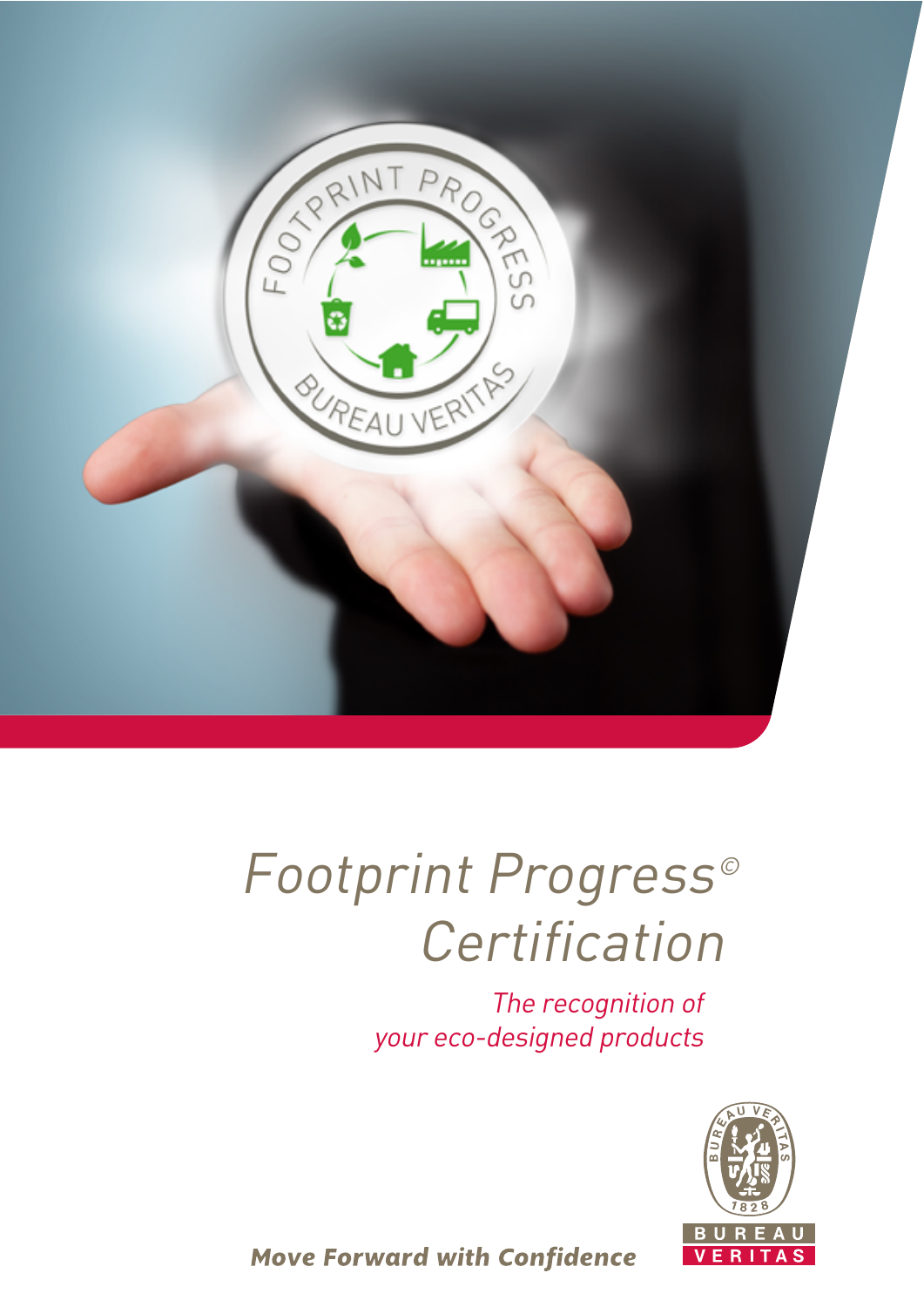To meet the growing demand in the markets for products that are environmentally friendly, companies are taking into account the environmental impact of their products from the design stage.

#### **The stakes:**

- Commit your company and its products to implement a policy that will reduce the impact on the environment,
- Meet the expectations of consumers and customers/companies for "environmentally friendly" products: recyclable, less energy consuming, employing fewer raw materials and more.

#### **Your needs:**

Your products already show a lower environmental impact all along their lifecycle, and your company wishes to committ itself into an ecodesign process:

- You want to set up a structured ecodesign process
- You already have set up ecodesign processes and you wish to promote your action
- You already have developed ecodesigned products and want to promote them



## Prove that your products are eco-designed

Footprint Progress© is a result driven certification that enables companies to inform their customers about their products' environmental impact throughout the product lifecycle.

Its purpose is to prove to the consumer, with a visible logo, that the product has limited environmental impact.





# Footprint Progress© Certification: a visible solution

### **Level 1- Commitment:**

Call upon an independant third party to confirm your company's commitment to an eco-design.

#### **Level 2 - Product certification:**

Your results will be checked and certified for eco-design, once the product or service have been re-designed.

Your eco-innovation results will be checked and certified Benefit from clear product marking.





# Why choose Footprint Progress<sup>®</sup>?

- One approach for all industrial and service sectors.
- Certification based on international standards, on a recognised audit methodology, provided by a third party certification body, the guarantee of credibility in France and abroad (ISO 14062, ISO 14 006, ISO 14 040,...) ;
- Highlight your efforts to reduce environmental impacts: will have a logo to show for it.

Bureau Veritas, acknowledged for its expertise and skills, will join your efforts in the name of sustainable development.

A solution for every type of product or service.





its packaging.